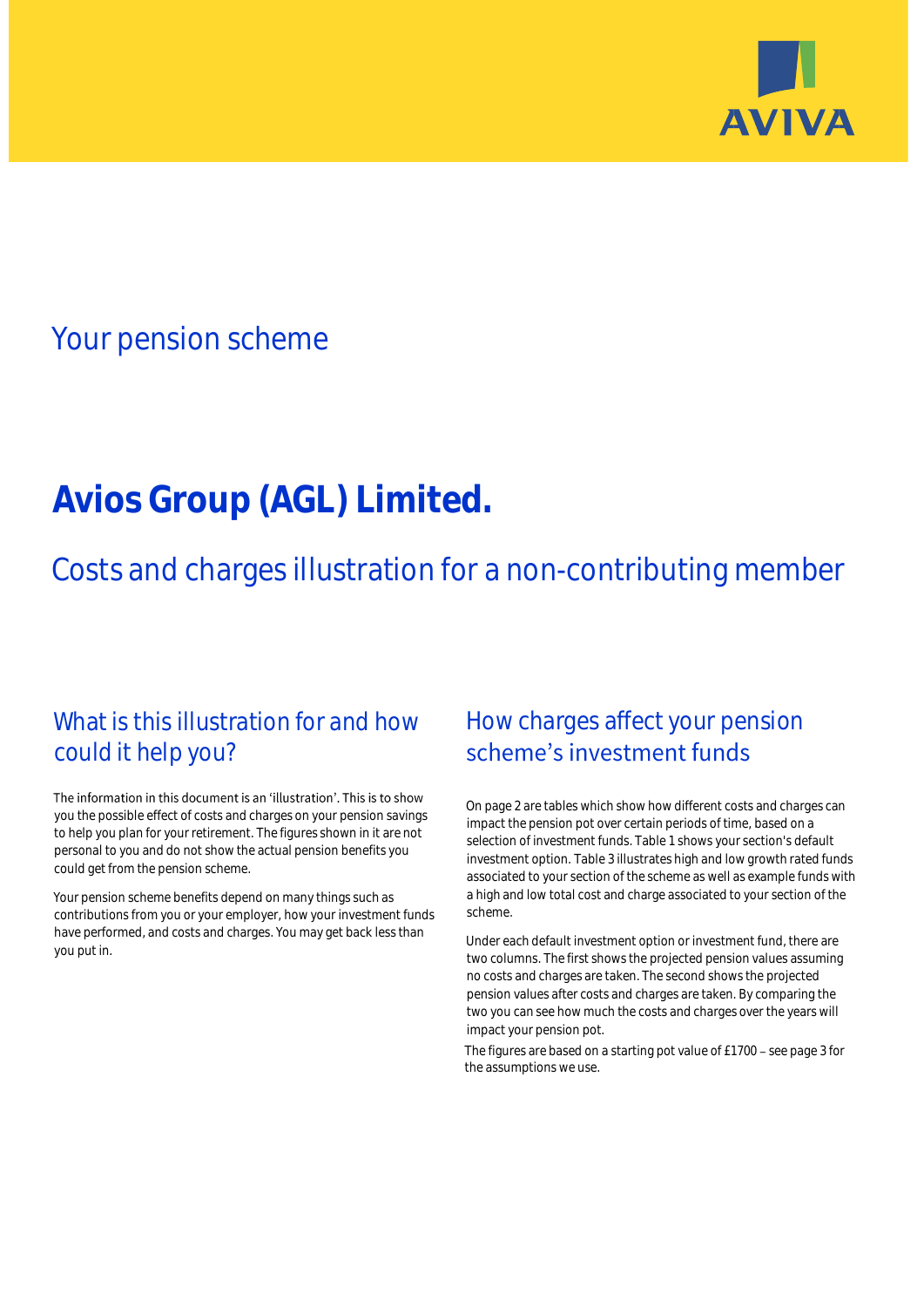### **Table 1**

| Illustration of effect of costs and charges on the Default Investment Option in |                                                                                                 |                                    |  |  |  |  |  |  |  |
|---------------------------------------------------------------------------------|-------------------------------------------------------------------------------------------------|------------------------------------|--|--|--|--|--|--|--|
| <b>Avios Group (AGL) Limited.</b>                                               |                                                                                                 |                                    |  |  |  |  |  |  |  |
|                                                                                 | <b>My Future SO</b><br>Assumed growth rate 3.3% (p.a.)<br>Assumed costs and charges 0.4% (p.a.) |                                    |  |  |  |  |  |  |  |
|                                                                                 |                                                                                                 |                                    |  |  |  |  |  |  |  |
|                                                                                 |                                                                                                 |                                    |  |  |  |  |  |  |  |
| At end of year                                                                  | Projected value assuming no                                                                     | <b>Projected value after costs</b> |  |  |  |  |  |  |  |
|                                                                                 | costs and charges are taken                                                                     | and charges are taken              |  |  |  |  |  |  |  |
| $\mathbf{1}$                                                                    | £1,720                                                                                          | £1,710                             |  |  |  |  |  |  |  |
| $\overline{2}$                                                                  | £1,740                                                                                          | £1,720                             |  |  |  |  |  |  |  |
| 3                                                                               | £1,760                                                                                          | £1,730                             |  |  |  |  |  |  |  |
| 4                                                                               | £1,770                                                                                          | £1,750                             |  |  |  |  |  |  |  |
| 5                                                                               | £1,790                                                                                          | £1,760                             |  |  |  |  |  |  |  |
| 10                                                                              | £1,890                                                                                          | £1,820                             |  |  |  |  |  |  |  |
| 15                                                                              | £2,000                                                                                          | £1,880                             |  |  |  |  |  |  |  |
| 20                                                                              | £2,100                                                                                          | £1,940                             |  |  |  |  |  |  |  |
| 25                                                                              | £2,220                                                                                          | £2,010                             |  |  |  |  |  |  |  |
| 30                                                                              | £2,340                                                                                          | £2,070                             |  |  |  |  |  |  |  |
| 35                                                                              | £2,470                                                                                          | £2,140                             |  |  |  |  |  |  |  |
| 40                                                                              | £2,580                                                                                          | £2,190                             |  |  |  |  |  |  |  |
| 45                                                                              | £2,640                                                                                          | £2,200                             |  |  |  |  |  |  |  |
| 50                                                                              | £2,660                                                                                          | £2,170                             |  |  |  |  |  |  |  |

### **Table 2**

| List of Funds included in the Default Investment Option |                       |                    |  |  |  |  |  |  |
|---------------------------------------------------------|-----------------------|--------------------|--|--|--|--|--|--|
| <b>Fund name</b>                                        | <b>Total Cost and</b> | <b>Growth Rate</b> |  |  |  |  |  |  |
|                                                         | Charge (p.a.)         | (p.a.)             |  |  |  |  |  |  |
| Av MyM My Future Growth S0                              | 0.41%                 | 3.60%              |  |  |  |  |  |  |
| Av MyM My Future Consolidation S0                       | 0.36%                 | 2.40%              |  |  |  |  |  |  |
|                                                         |                       |                    |  |  |  |  |  |  |
|                                                         |                       |                    |  |  |  |  |  |  |
|                                                         |                       |                    |  |  |  |  |  |  |
|                                                         |                       |                    |  |  |  |  |  |  |
|                                                         |                       |                    |  |  |  |  |  |  |
|                                                         |                       |                    |  |  |  |  |  |  |
|                                                         |                       |                    |  |  |  |  |  |  |
|                                                         |                       |                    |  |  |  |  |  |  |

#### **Aviva Life & Pensions UK Limited.**

Registered in England No. 3253947. Registered office: Aviva, Wellington Row, York, YO90 1WR. Authorised by the Prudential Regulation Authority and regulated by the Financial Conduct Authority and the Prudential Regulation Authority. Firm Reference Number 185896. **aviva.co.uk** TEMP GFI NG071309 09/2018